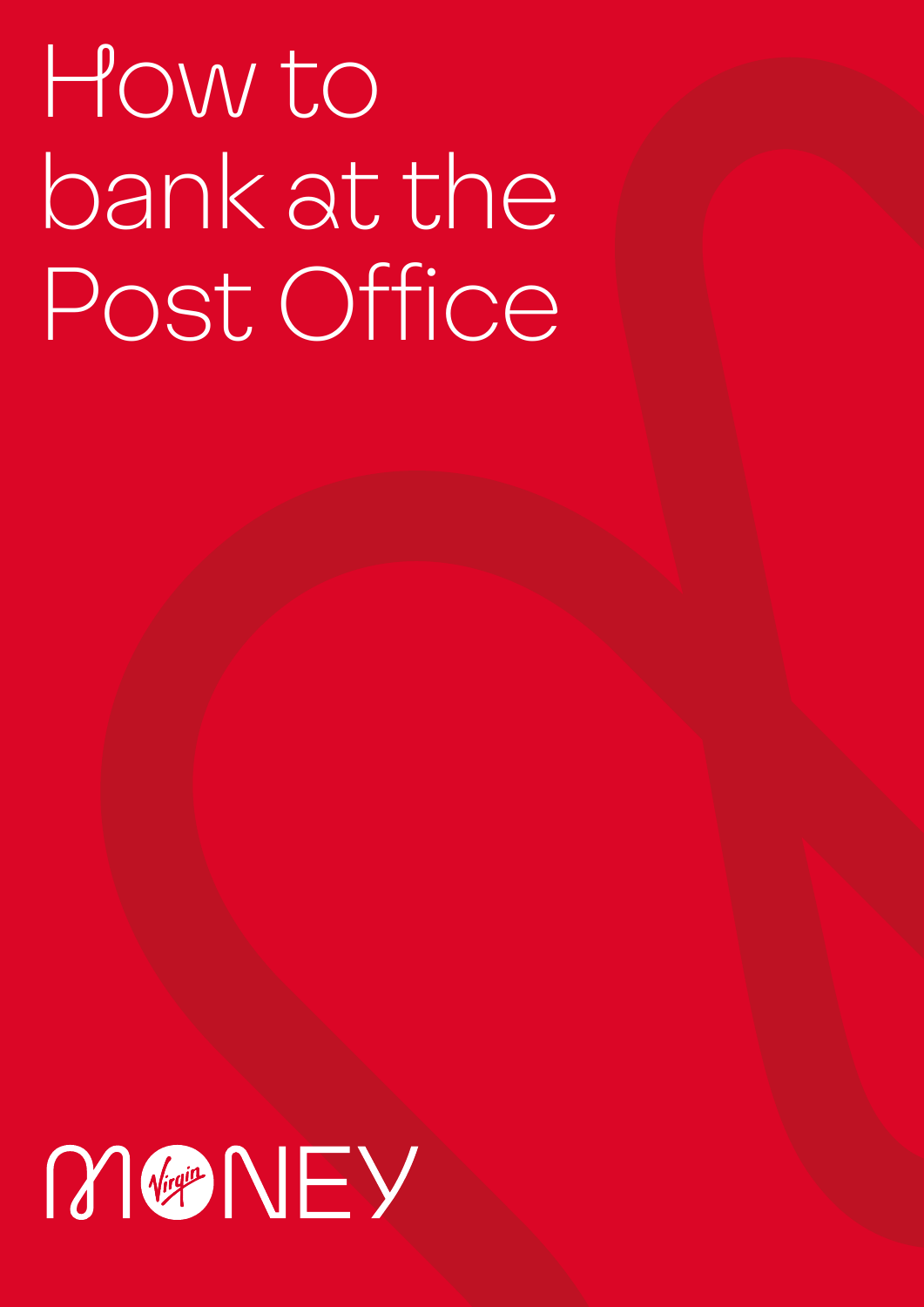There are around 11,500 Post Office branches across the country – perfect if you need to do some banking but you're not near a Virgin Money Store.

### Who can use the Post Office Services?

These banking services are available to Virgin Money customers<sup>1</sup> who have a current or savings account. The table below explains what you'll need to take with you.

| <b>Service</b>                                    | What you'll need                                                                        |
|---------------------------------------------------|-----------------------------------------------------------------------------------------|
| 1. Cash deposit                                   | Debit card or<br>Pre-printed bank giro credit slips                                     |
| 2. Cheque or<br>Postal Order deposit <sup>1</sup> | Pre-printed bank giro credit slips and<br>a Post Office Service Cheque Deposit envelope |
| 3. Cash withdrawal                                | Debit card and PIN                                                                      |
| 4. Balance check                                  |                                                                                         |

If you need a debit card or pre-printed bank giro credit slips, please call the number in the 'Other important info' section on the back of this leaflet or speak to the team in Store. Not all accounts provide these so you may need to change your account if you want to use the Post Office Service. Cheque Deposit envelopes are available at all Post Office branches and by calling the number on the back.

## The lowdown on using the Post Office Service

#### **1. Cash deposit**

#### Using your debit card

The cash will be credited to your account and available to use straightaway (if paid in before 4pm on a working day). If you deposit cash this way after 4pm, or at the weekend, the funds will show in your account immediately but won't be processed until the next working day.

#### For example:

- If you pay in £50 cash using your debit card before 4pm on Monday, it will be credited to your account and be available to use that day. If you pay it in using your debit card after 4pm that day, it will be available to use straightaway but not processed until Tuesday.
- If you pay in £200 in cash using your debit card before 4pm on Friday, it will be credited to your account and be available to use that day. If you pay it in using your debit card after 4pm that day, it will be available to use straightaway but not processed until Monday.

#### Using a pre-printed bank giro credit slip

A cashier will count the cash and the bank giro credit slip will be returned to you. It usually takes one business day after you make the payment for the money to be credited to your account (if the deposit is on a business day before 7pm).

#### Cash Deposit limits

Some Post Office branches can't accept cash deposits over £1,000. If you need to deposit more than this, please check with the Post Office branch you want to use.

#### **2. Cheque or Postal Order deposit**

Place the cheque or postal order and the fully completed pre-printed bank giro credit slip into the Post Office Service Cheque Deposit envelope. Cheques and Postal Orders must be payable to the account name on the pre-printed bank giro credit slip and crossed 'Account Payee'. You should complete all the information on the front of the envelope, then seal and hand it to the Post Office cashier (they'll give you a receipt).

The sealed envelope will be sent to us for processing. It can take up to three business days for this to reach us but be aware it'll take longer if you make a deposit after the Post Office branch cut-off time. Once we receive this envelope, we'll process the Cheque or Postal Order in line with your account Terms. We'll usually process cheques by 23:59 the next working day after it reaches us. However, it can sometimes take longer.

There can sometimes be delays due to transportation or sorting issues, although this is rare. If you need a Cheque or Postal Order deposit to reach your account by a certain day, get in touch to see what your options are as the Post Office Service won't be suitable for this.

Remember, you can also deposit cheques of less than £1,000 (to a total of £5,000 per day) using our mobile banking app.

#### **3. Taking out cash**

Let the Post Office cashier know how much you'd like to withdraw and they'll ask you to insert your card into the card reader. You'll then need to confirm the amount and enter your PIN. The transaction will be authorised or declined.

If authorised, you'll be handed the cash and a receipt. Your account balance is immediately updated with the amount you've withdrawn. These transactions are part of the daily cash withdrawal limit on your card and are subject to having enough money in your account at the time.

#### **4. Balance enquiry**

The Post Office cashier will ask you to insert your debit card into the card reader and enter your PIN. The balance will be given to you on a printed receipt.